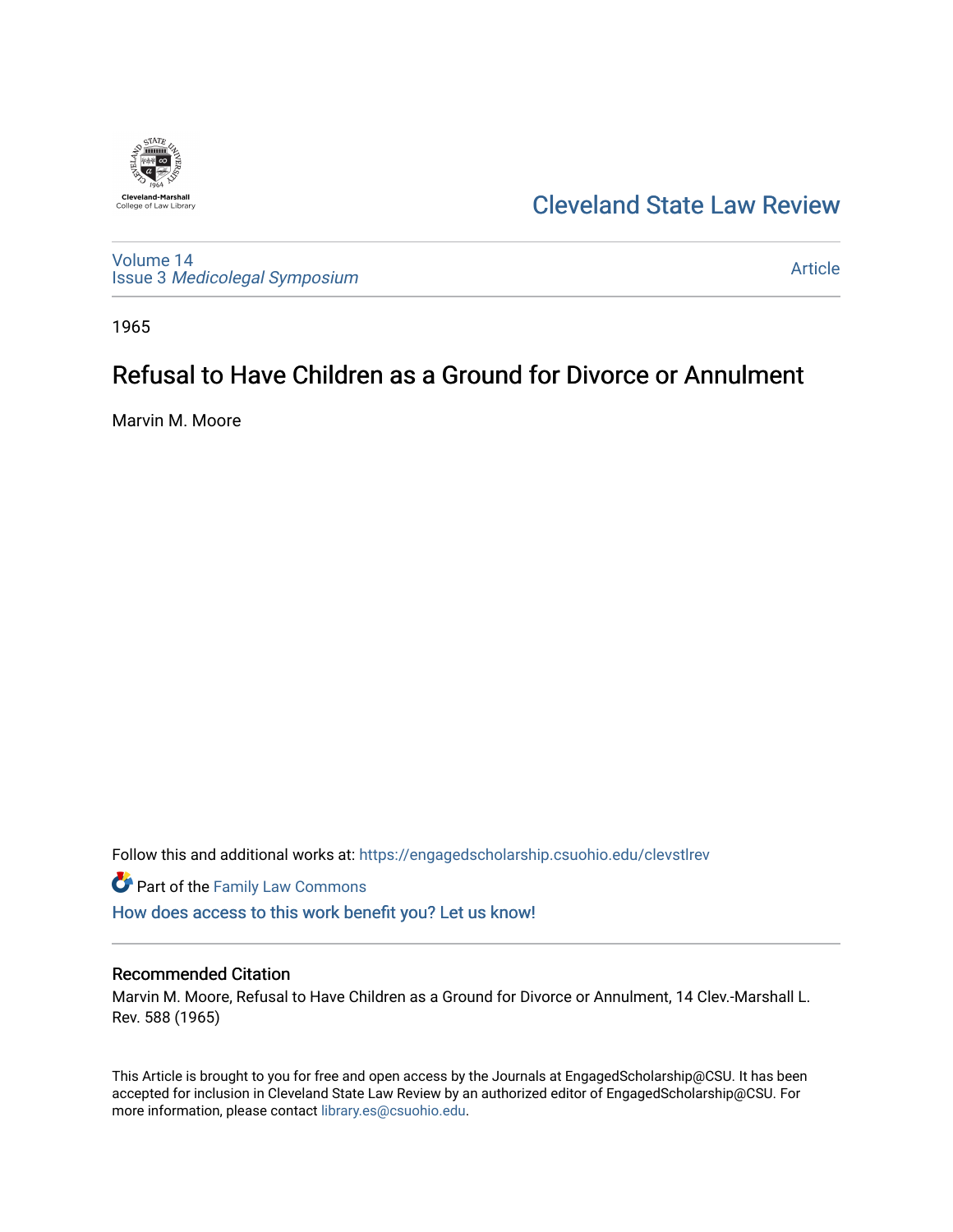## *Refusal to Have Children as a Ground for Divorce or Annulment*

## *Marvin* M. Moore\*

W/HEN A HUSBAND AND WIFE agree to practice birth control no legal problems are normally created. In England and now in all American jurisdictions' the use of contraceptive devices and techniques is perfectly lawful,<sup>2</sup> and only three states impose restrictions on voluntary sterilization.<sup>3</sup> In fact, there is considerable evidence that our society not only permits birth control but considers it highly desirable.4

However, a different situation is presented when contraception is practiced **by** one spouse against the will of the other. The offending spouse remains free of criminal liability, $5$  but he may be vulnerable to some form of marital legal action **by** his mate. The purpose of this article is to examine the circumstances under which such marital legal action is available to the aggrieved spouse.

In England, where "wilful refusal of the respondent to consummate the marriage" is a ground for annulment, $6$  the courts have been confronted with the question of whether the refusal to have uncontracepted intercourse constitutes a refusal to consummate the marriage. This question first arose in the case of *Cowen v. Cowen.7* The parties were married in **1932** and lived in Persia until **1937,** when they returned to England for a few months. During their stay in Persia the couple agreed that contraception was necessary since Persia's primitive medical and

**5** *Supra* n. 1.

**6** Matrimonial Causes Act (1950) 14 Geo. 6 c. 25.

<sup>\*</sup> Associate Professor of Law, University of Akron, College of Law.

<sup>1</sup> Griswold v. Connecticut, 33 U. S. Law Week 4587, <sub>--</sub> U. S. <sub>--</sub>, <sub>--</sub> S. Ct. <sub>--</sub>, L. Ed. **\_\_** (1965).

<sup>2</sup> However, a number of states place restrictions on the sale of contraceptives. See Sulloway, The Legal and Political Aspects of Population Control in the United States, **25** Law and Contemp. Prob. 593, 601-02 (1960).

**<sup>3</sup>** Connecticut, Kansas and Utah. See Ridgeway, Birth Control by Surgery, The New Republic, p. 9 (Nov. 14, 1964).

<sup>4</sup> Among such evidence is the following: the establishment in most states of private agencies offering family planning services, the inclusion of such services in the public health programs of several jurisdictions, and the position favorable to birth control taken by most periodical and newspaper articles on the subject.

**<sup>7</sup>** (1946) P. 36, (1945) 2 All. E. R. 197.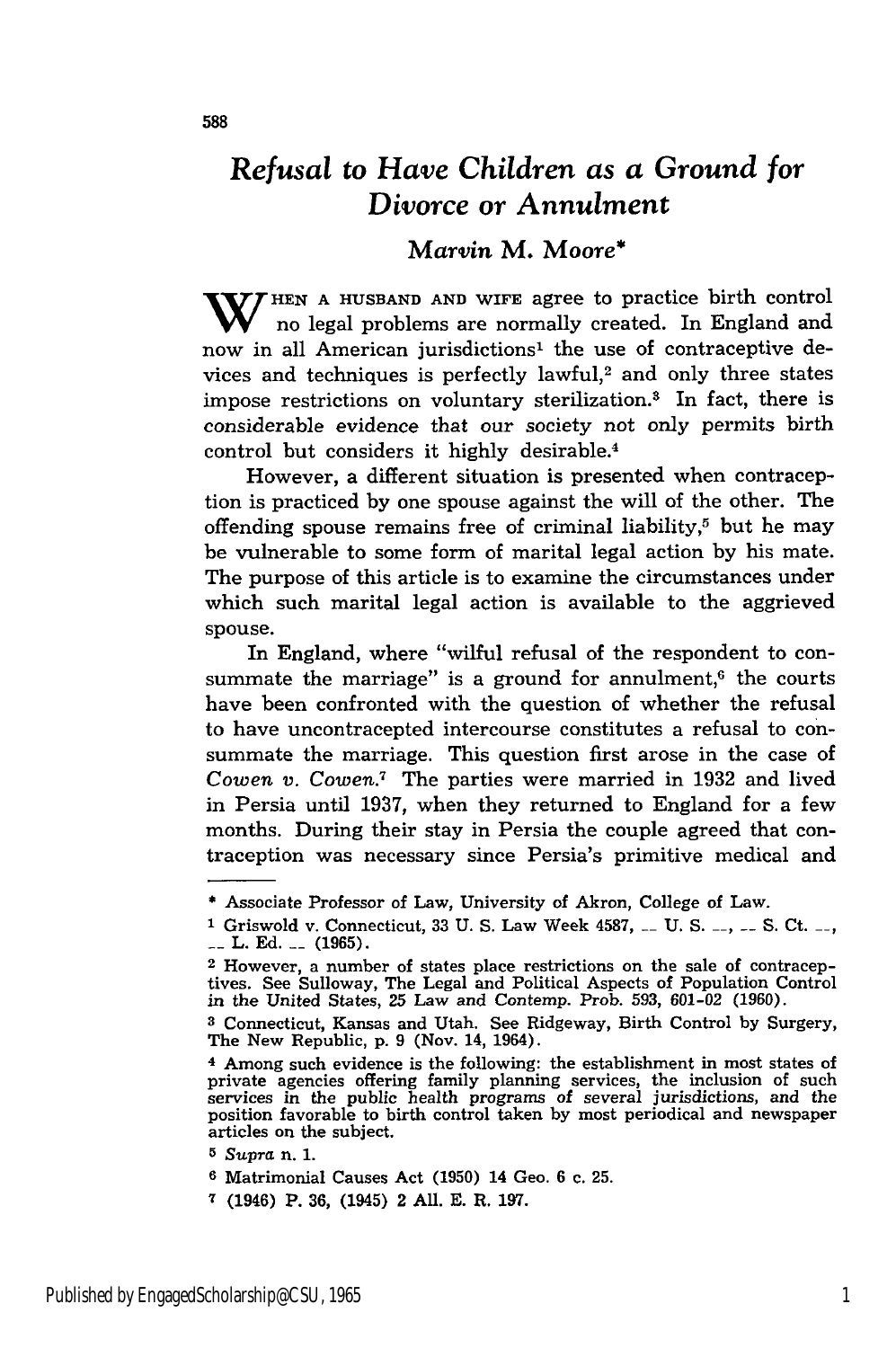sanitary conditions rendered child-bearing very dangerous. However, when the two returned to England the wife asked her husband to abandon his precautionary measures so that she might have a child. He refused. At the end of 1937, the couple returned to Persia, where conditions had recently improved, and the husband continued to practice contraception, notwithstanding his wife's frequently-voiced opposition. In 1944 the latter left her husband, returned to England, and sued for an annulment on the ground quoted above. The Court of Appeals decided that the marriage should be annulled, saying:

We are of the opinion that sexual intercourse cannot be said to be complete when a husband deliberately discontinues the act of intercourse before it has reached its natural termination, or when he artificially prevents that natural termination, which is the passage of the male seed into the body of the woman. To hold otherwise would be to affirm that a marriage is consummated by an act so performed that one of its principal ends, if not the principal end of marriage (the procreation of children), is frustrated.8

The position taken by the Court of Appeals in the *Cowen* case merits criticism on at least five different grounds:

First, if a spouse's natural sterility does not preclude consummation of a marriage (a point which the court expressly conceded), $9$  it seems strange that artificial sterility (contraception) should do so. True, the latter is deliberate and the former is not, but if the ability to procreate is not essential to the accomplishment of a valid marriage in the first place, it is odd that the deliberate curtailment of this ability should render the marriage voidable.

Secondly, since no method of contraception other than sterilization is foolproof,<sup>10</sup> the consummation test set forth by the court presents an almost insuperable evidence problem. Although the rubber sheath, the diaphragm, and the pessary are all considered reasonably reliable, if the sheath is torn even slightly, if the diaphragm is dislodged or improperly placed, or

**9** *Ibid.*

**<sup>8</sup>** 2 *Id.* at 199.

**<sup>10</sup>**"Today there are many medically approved mechanical and chemical methods of limiting family size available **....** Effective as these birth control methods may be, they are not now one hundred percent certain. . . .<sup>3</sup><br>Pamphlet entitled "A Statement of Purpose and Program," published by Human Betterment Association for Voluntary Sterilization, **p.** 2 (1964).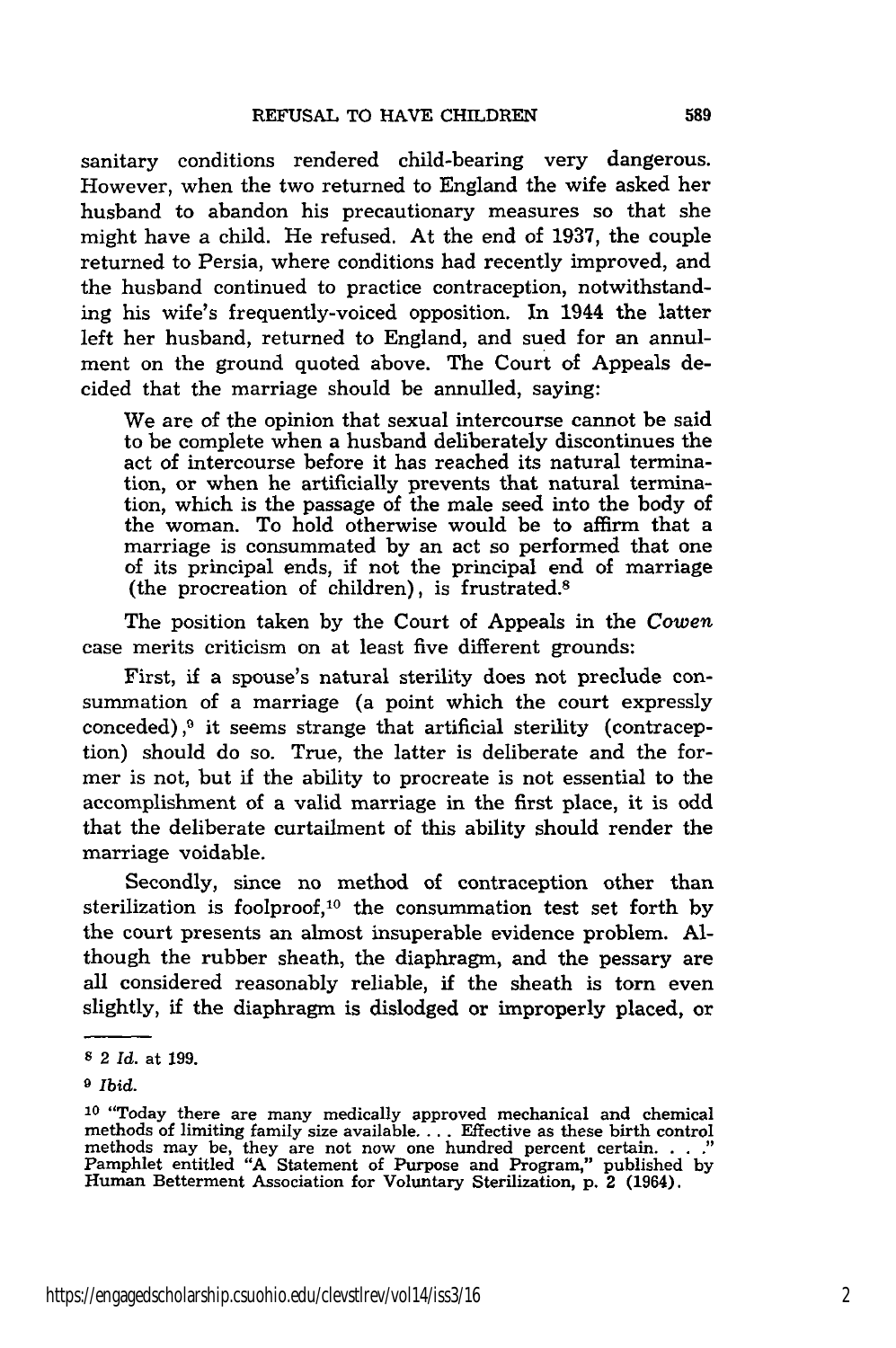if the pessary is defectively made, there may be a "passage of the male seed into the body of the woman." If coitus interruptus is employed, the chances that such an unintended result will occur are obviously considerable. In a given annulment action how can the court be certain (even reasonably certain) that the form of contraception used by the parties has always accomplished its purpose? **11**

Thirdly, even at the time of the *Cowen* decision, birth control had become so prevalent a practice in England and other occidental countries that it no longer accorded with common parlance to read into "consummation" the requirement that sperm pass into the woman's body.

Fourthly, the religious authorities responsible for the doctrine that the principal purpose of marriage is procreationnamely the Bible, the Book of Common Prayer, and the Koranwere all written at a time when the death rate was high and the world was thinly populated. During the past forty years the death rate has been greatly reduced in most countries, and the world's population has multiplied so rapidly that the population explosion has become a grave threat to human welfare.<sup>12</sup>

And fifthly, since emission usually is not essential to the crime of rape, 13 the result of the *Cowen* decision is that sexual intercourse for criminal law purposes is not sexual intercourse for marriage law purposes. Although marriage law is not constrained to follow the criminal law, an inconsistency of the kind in question is nevertheless difficult to accept without hesitation.

The first three of the above considerations influenced the decision of the House of Lords in *Baxter v. Baxter,14* a case which elicited more newspaper and periodical comment in England than any decision involving religious doctrine since the *Free Church of* Scotland case in 1904.15 The facts were these: The parties were married in 1934 and lived together

**<sup>11</sup>** If an oral contraceptive (a device that did not exist in 1946) or a spermkilling foam were employed, this clearly would not prevent consummation of the marriage, as defined by Cowen v. Cowen, even though conception would be prevented.

<sup>12</sup> See Shimm and Everett, Population Control, The Imminent World Crisis 1-12 **(1961).**

**<sup>13</sup>**Clark and Marshall, Treatise on the Law of Crimes **676** (6th ed. 1952).

**<sup>14</sup>**(1947) 2 All. **E.** R. **886,** 4 **A.** L. R. **2d 216** (1949).

**<sup>15</sup>**Free Church of Scotland v. Overtoun (1904), **A. C. 515.**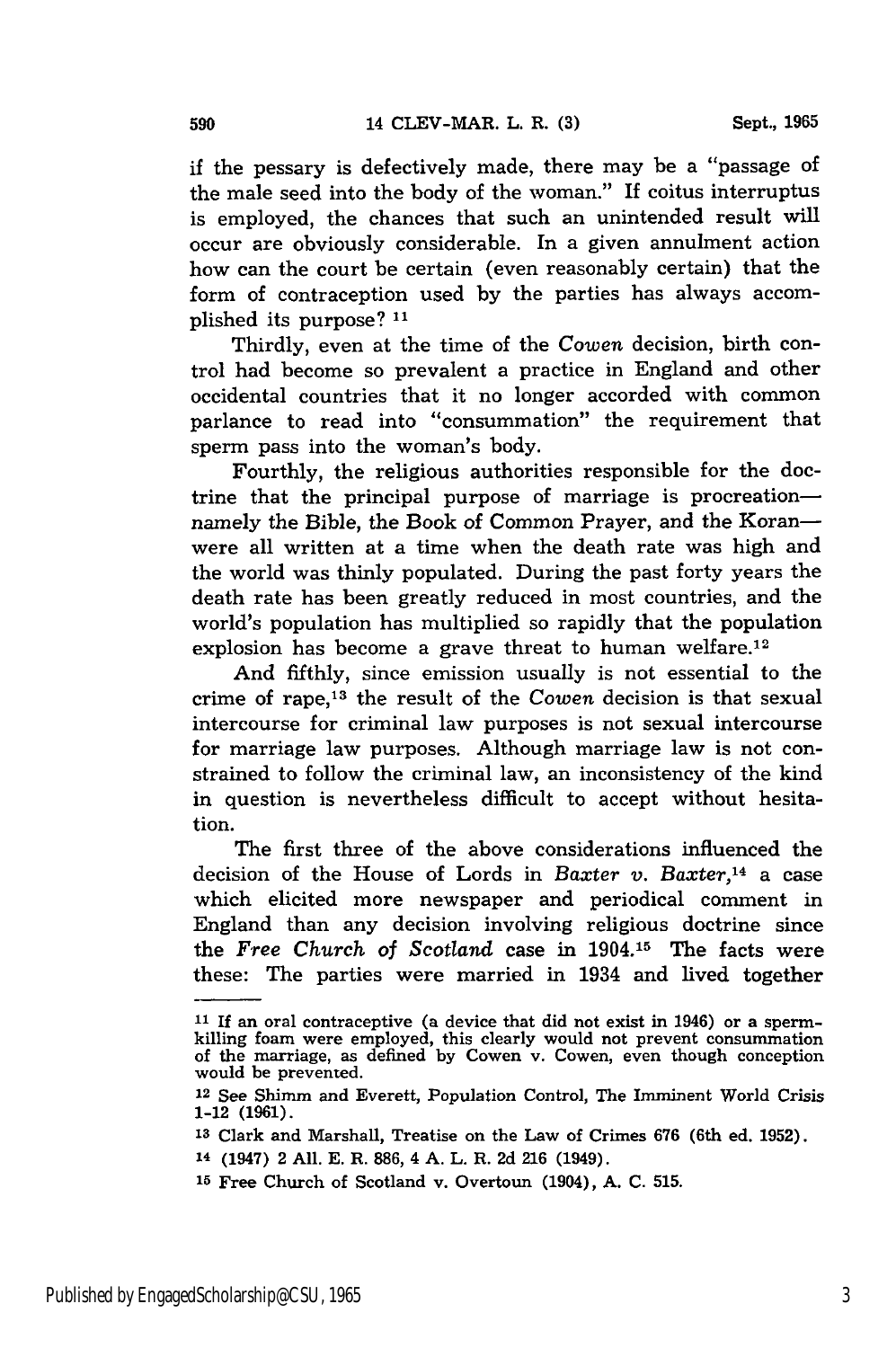until 1944, when the husband moved out. Throughout the couple's ten years of cohabitation the wife refused to have coitus unless her husband wore a rubber sheath. The latter persistently implored his wife to engage in uncontracepted sexual relations, but she proved adamant, and he never attempted to employ force. Shortly after leaving his wife the husband petitioned for an annulment on the ground that his mate had wilfully refused to consummate their marriage. The trial court and Court of Appeal decided that the marriage had not been consummated, but dismissed the petition on the ground that plaintiff's conduct suggested acquiescence and therefore produced a waiver of his right to complain. The House of Lords affirmed the dismissal, but stated that the waiver issue was irrelevant, since the marriage had been consummated within the meaning of the annulment statute. The House of Lords added that the decision of the Cowen case on this point was overruled.

After observing that the natural sterility of a spouse had never been held to preclude consummation, the House said:

The essence of the matter . . . is that the children, if there be any, should be born into a family as that word is understood in Christendom generally . . . But this is not the same thing as saying that a marriage is not consummated unless children are procreated or that procreation of children is the principal end of marriage. <sup>16</sup>

Referring to the evidence problem created by the doctrine laid down in *Cowen v. Cowen,* the House observed:

The argument of this appeal exposed the morass of difficulties in which the courts must necessarily become involved in applying the principles laid down in Cowen *v. Cowen* . . . It was admitted that a rupture of a sheath . **. .** on a single occasion would involve that the marriage had been consummated, though unwillingly and unintentionally ... I am unable to believe that Parliament ... intended that the courts should be involved in inquiries of this sort.<sup>17</sup>

Finally, the House noted that it was contrary to modern thought and practice to assert that sexual intercourse with contraceptives does not constitute consummation. Quoting further:

Long before **1937** it was a matter of common knowledge that reputable clinics had come into existence for the purpose of advising spouses on . . . birth control. It was also a

**<sup>16</sup>**Baxter v. Baxter, supra n. 14, at 890.

**<sup>&#</sup>x27;7** *Id.* at **891-92.**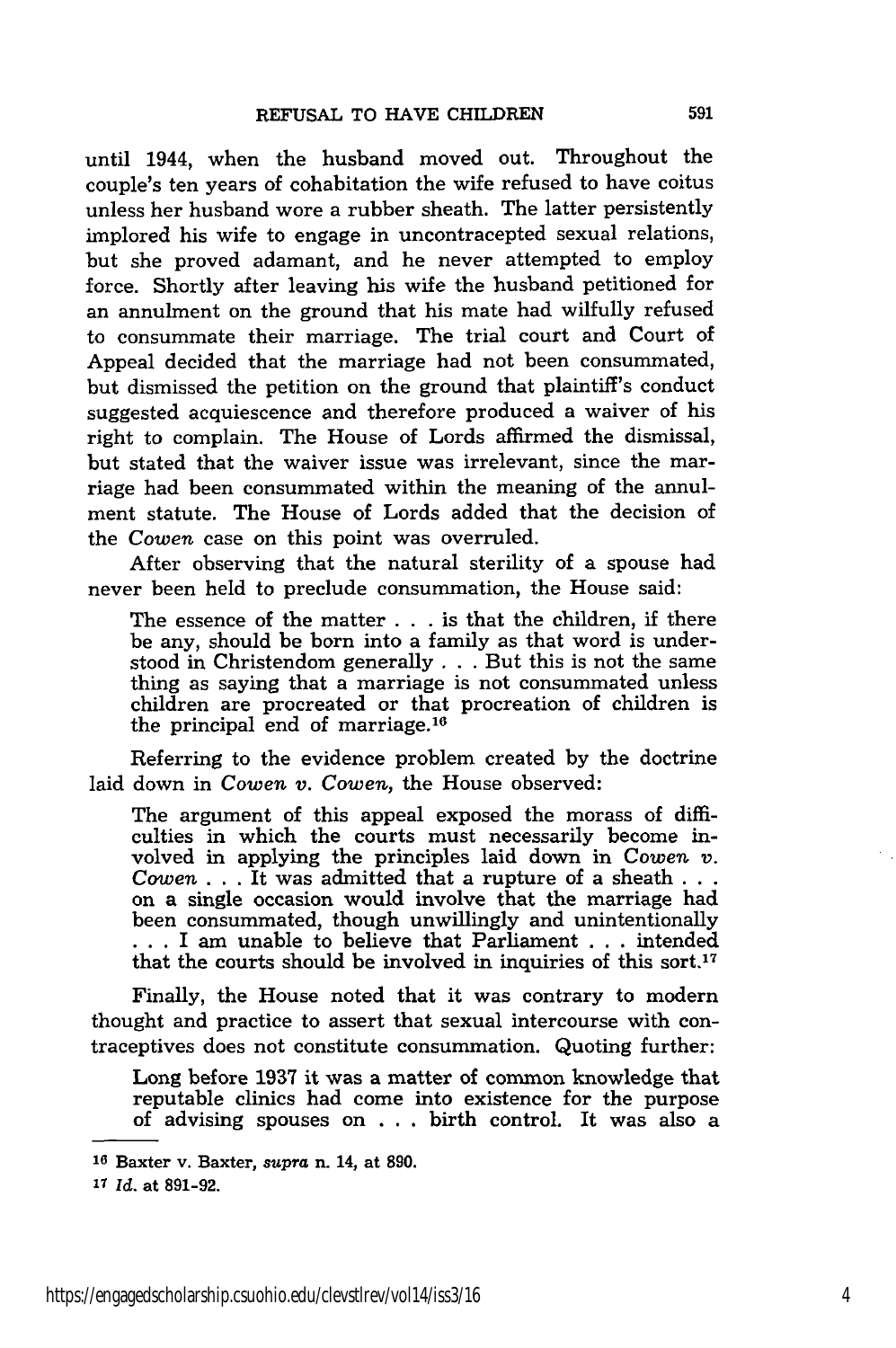matter of common knowledge that many young married couples agree to take contraceptive precautions in the early days of married life. I take the view that in this legislation Parliament used the word 'consummate' as that word is understood in common parlance and in the light of social conditions known to  $exist.<sup>18</sup>$ 

In deciding the *Baxter* case the House of Lords expressly withheld opinion on the question of whether *coitus interruptus* would constitute consummation within the meaning of the annulment statute (Matrimonial Causes Act). This question directly confronted the courts in three subsequent cases: *Crimes v. Crimes,1 White v. White,20* and *Cackett v. Cackett.21* In the *Crimes* controversy, the Probate Divorce, and Admiralty Division granted an annulment to a wife who testified that her husband always restricted their sexual contact to *coitus interruptus.* The court declared that coitus *interruptus* is not a full and natural intercourse, but rather a partial and incomplete sexual act that cannot reasonably be deemed to constitute "consummation" within the intent of the annulment act.

However, in White *v. White,* which was decided two days later, the same Division (with a different judge) reached the opposite conclusion on similar facts. The court granted the plaintiff-wife a divorce on the ground of cruelty, since the respondent's conduct (including acts unrelated to their sexual relations) had impaired her health, but the court stated that the marriage had been consummated within the meaning of the annulment statute. Said the court:

It is submitted on behalf of the wife that there is no vera copula unless there is not only full entry and penetration but also completion of the act within the body of the woman . . . On the other hand it is contended (by respondent) that there is a complete conjunction of bodies, a vera copula **...** as soon as full entry and penetration has been achieved . **..** In my judgment the latter contention must be  $correct.^{22}$ 

In *Cackett v. Cackett,* decided two years later, the court again granted the petitioner-wife a divorce on the ground of

**<sup>18</sup>***Id.* at 892.

**<sup>19</sup>**(1948) P. 323.

**<sup>20</sup>**(1948) P. **330.**

**<sup>21 (1950)</sup>** P. **253.**

**<sup>22</sup>** White v. White, *supra* n. 20, at **338.**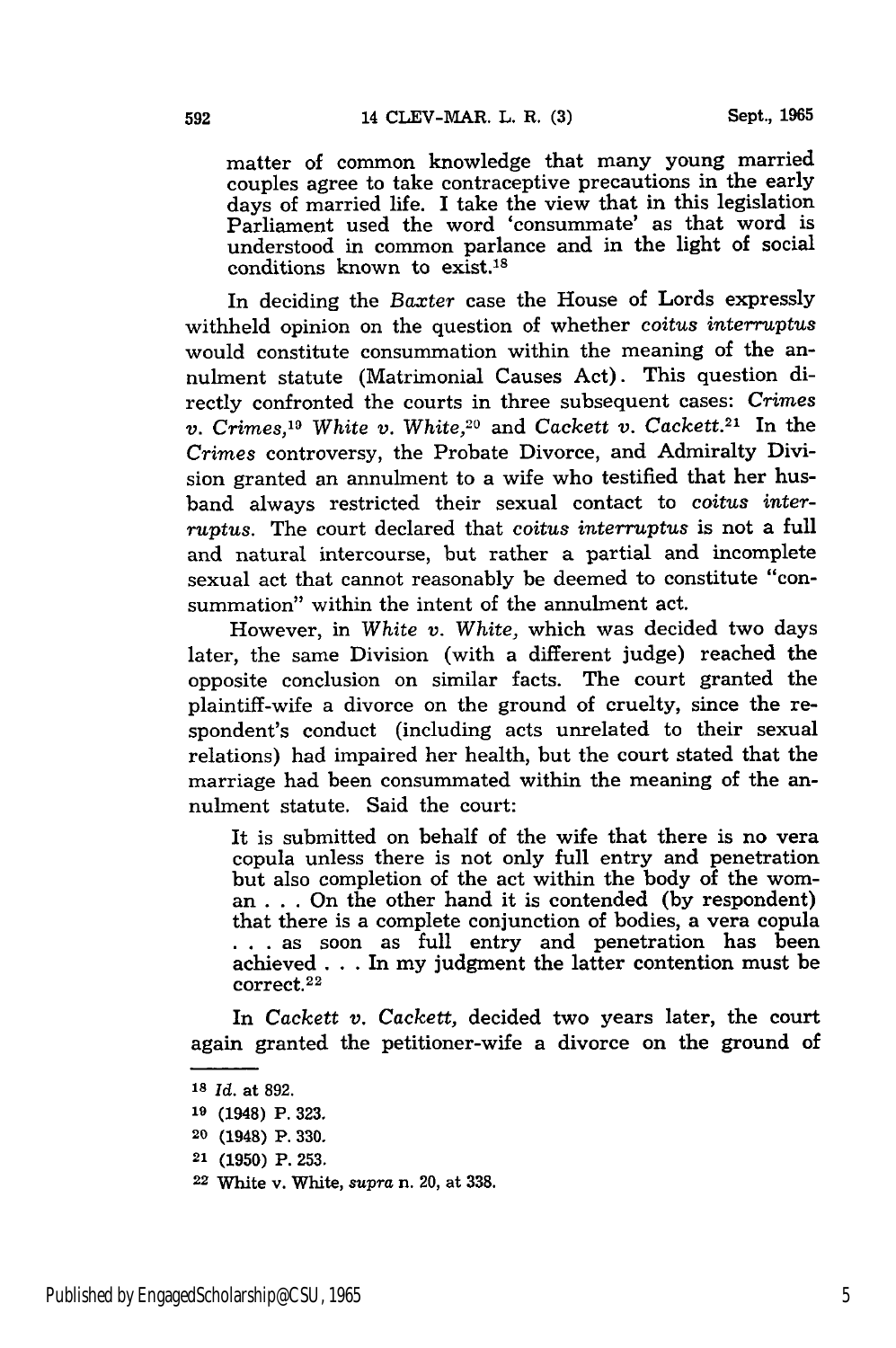cruelty, because of her showing of acts by the respondent injurious to her health. But the court declared that it accepted the *White* case's view that *coitus interruptus* is sufficient to consummate a marriage.

England recognizes fraud as a ground for annulment, but the fraud must produce a misconception as to the identity of the person with whom the marriage contract is made or as to the nature of the ceremony.<sup>23</sup> Consequently, there are no English decisions granting an annulment to a complainant whose mate falsely promised, expressly or impliedly, to have children following the parties' marriage.

In the United States wilful refusal to consummate the marriage is nowhere an express ground for annulment or divorce, nor is refusal to copulate without contraceptives. Nevertheless, if an American husband or wife, contrary to his partner's wishes, insists upon precautionary measures as a prerequisite to coitus, the latter spouse may not be without a remedy. For he may be able to obtain an annulment for fraud, a divorce for desertion, or possibly a divorce for cruelty. $24$ 

In most states a consummated marriage can be annulled on the ground of fraud if it "goes to the essentials" of the marriage relationship.25 A number of cases have held that the requisite fraud exists where one party has expressly and falsely promised before marriage that he would have children afterward. Two such cases are Coppo *v. Coppo,26* and *Stegienko v. Stegienko.27*

In the Coppo case the respondent-wife not only promised before marriage that she would have children by plaintiff, but even showed him baby clothes that she had kept from her former marriage. After the marriage ceremony, however, defendant told plaintiff that she would not have sexual relations with him unless he used means to prevent conception, and a few months later she told him that she did not intend to have children

**<sup>23</sup>**12 Halsbury, Laws of England 224 (3rd ed. **1955).** An annulment is also obtainable on the fraud-related ground of concealed pregnancy by another man at the time of the marriage. Matrimonial Causes Act, *op.* cit. *supra* n. 6. man at the time of the marriage. Matrimonial Causes Act, op. cit. supra n. 6.  $24$  A divorce on the ground of cruelty is not obtainable unless the refusal to engage in uncontracepted sexual relations is coupled with other objection- able conduct. See n. 51, *infra.*

**<sup>25</sup>**Clark, Domestic Relations § **15** (1954). An unconsummated marriage may be annulled for any fraud which would be sufficient to annual an ordinary contract. 4 Am. Jur. **2d,** Annulment **of** Marriage § **13 (1962).**

**<sup>26</sup>** 163 Misc. 249, **297** N. Y. **S.** 744 (1937).

**<sup>27 295</sup>** Mich. 530, **295** N. W. **252** (1940).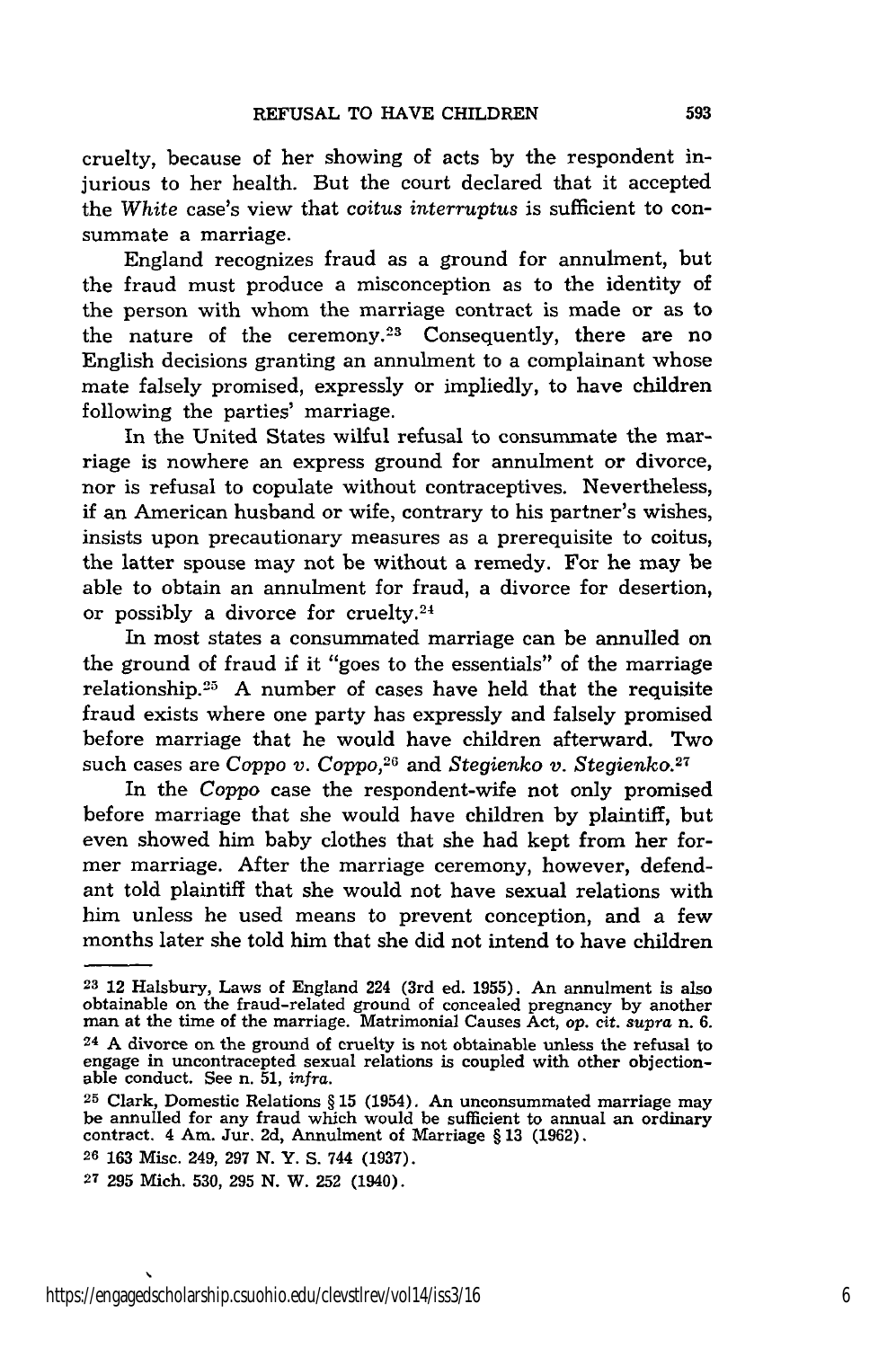at any time during their marriage and that she never had entertained such as intention. Immediately upon hearing this revelation plaintiff left his wife, and shortly thereafter he sued for an annulment on the ground of fraud. Said the court:

The primary condition which he (plaintiff) placed upon the marriage was that defendant would have children by him. This was in his mind a most important essential of the marriage relationship . . **.**<sup>2</sup>

(T) he conclusion is inescapable that the misrepresentations and promises of the defendant induced the plaintiff to enter into the marriage relationship with her; that such promises were fraudulent in purpose; and thereby a fraud was perpetrated by the defendant upon the plaintiff at the inception of the marriage relation, which continued until the final declaration and confession by the defendant that she at the time of making such promises had no intention of keeping or fulfilling them.<sup>29</sup>

The significant facts in the *Stegienko* controversy were these: During their courtship plaintiff told defendant that he wanted to have children, and she replied that she "would like to have a little girl and more children if we could afford it." **30** However, when the parties arrived home after the wedding defendant refused to have sexual intercourse with plaintiff unless he used a contraceptive device, explaining that she was afraid to become pregnant because of an operation which she had undergone. Plaintiff immediately left his bride and two days after their marriage filed suit for an annulment. The lower court dismissed the action, but the Supreme Court of Michigan vacated the decree of dismissal and remanded for entry of an annulment decree. Quoting the court:

(T)he evidence and all the circumstances in the case sufficiently prove that defendant misled plaintiff into the marriage by fraudulently pretending that she desired to have children; and that because of her physical condition she did not intend to have normal marital intercourse with plaintiff. Her entering into the marriage upon, such misrepresentation and with such intentions entitles plaintiff to a decree of annulment.3 1

**<sup>31</sup>***Id.* at 254.

*<sup>28</sup>*Coppo v. Coppo, *supra n.* 26, at 755 of **297** N. Y. S.

**<sup>29</sup>***Id.* at 751.

**<sup>30</sup>**Stegienko v. Stegienko, *supra* n. 27, at 253 of 295 **N.** W.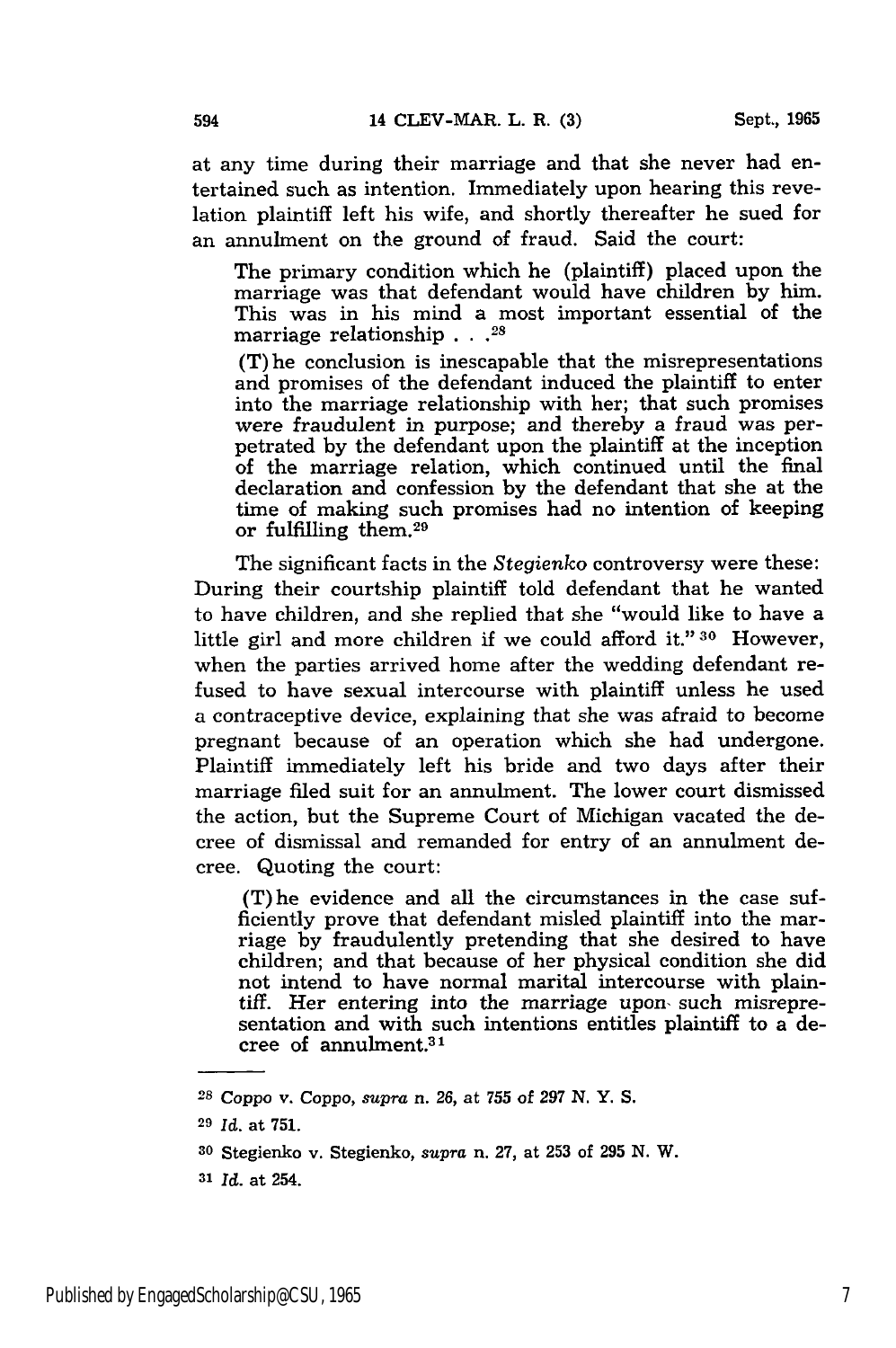In several cases the courts have carried the reasoning expressed in the *Coppo* and *Stegienko* decisions one step further and have granted an annulment on the ground of fraud where the promise to have children was merely implied. Two illustrative cases are *Lembo v. Lembo*,<sup>32</sup> and *Pisciotta v. Buscino*.<sup>33</sup>

In the *Lembo* case the referee found that the complainantwife had entered marriage with the expectation of having children although defendant had never expressly represented that he would father children.

Beginning immediately after the marriage ceremony, defendant insisted upon the use of preventive measures, and it soon became apparent to plaintiff that defendant never intended to have offspring. She thereupon sued for an annulment, claiming fraud. The court granted plaintiff the relief requested, saying:

Fraud in inducing one to marry in reliance upon an express promise to have children, which promise the party had no intention of keeping, is of course, a ground of annulment. The question presented is whether an annulment of marriage may be decreed where there is no express promise to have children . . . (Where) parties agree to enter into marriage there is, in such consent, an implied representation by each to have children of the union, and no express representation is required, and a continual refusal by one of them to have issue of the marriage, without any adequate excuse, constitutes a fraud affecting the validity of the marriage and entitling the aggrieved spouse to an annulment of the marriage. <sup>34</sup>

The factual situation in the *Pisciotta* controversy was allegedly this: Before their marriage the parties agreed that the wife should continue working afterwards until certain debts of the husband were paid and that contraception should be practiced during this period. However, the plaintiff (wife) assumed that as soon as respondent's debts were discharged the two would have children. After the couple had been married for five months, respondent's obligations were satisfied, and plaintiff suggested dispensing with contraception. This triggered an argument, and in the course of same respondent revealed that he had never intended to have children, that he did not desire

**<sup>32 193</sup>** Misc. **1055, 86 N.** Y. **S. 2d 206** (1949).

**<sup>33</sup>**22 **N. J.** Super. 114, **91 A. 2d 629 (1952).**

**<sup>34</sup>**Lembo v. Lembo, *supra* n. **32,** at **208-09** of **86 N.** Y. **S. 2d.**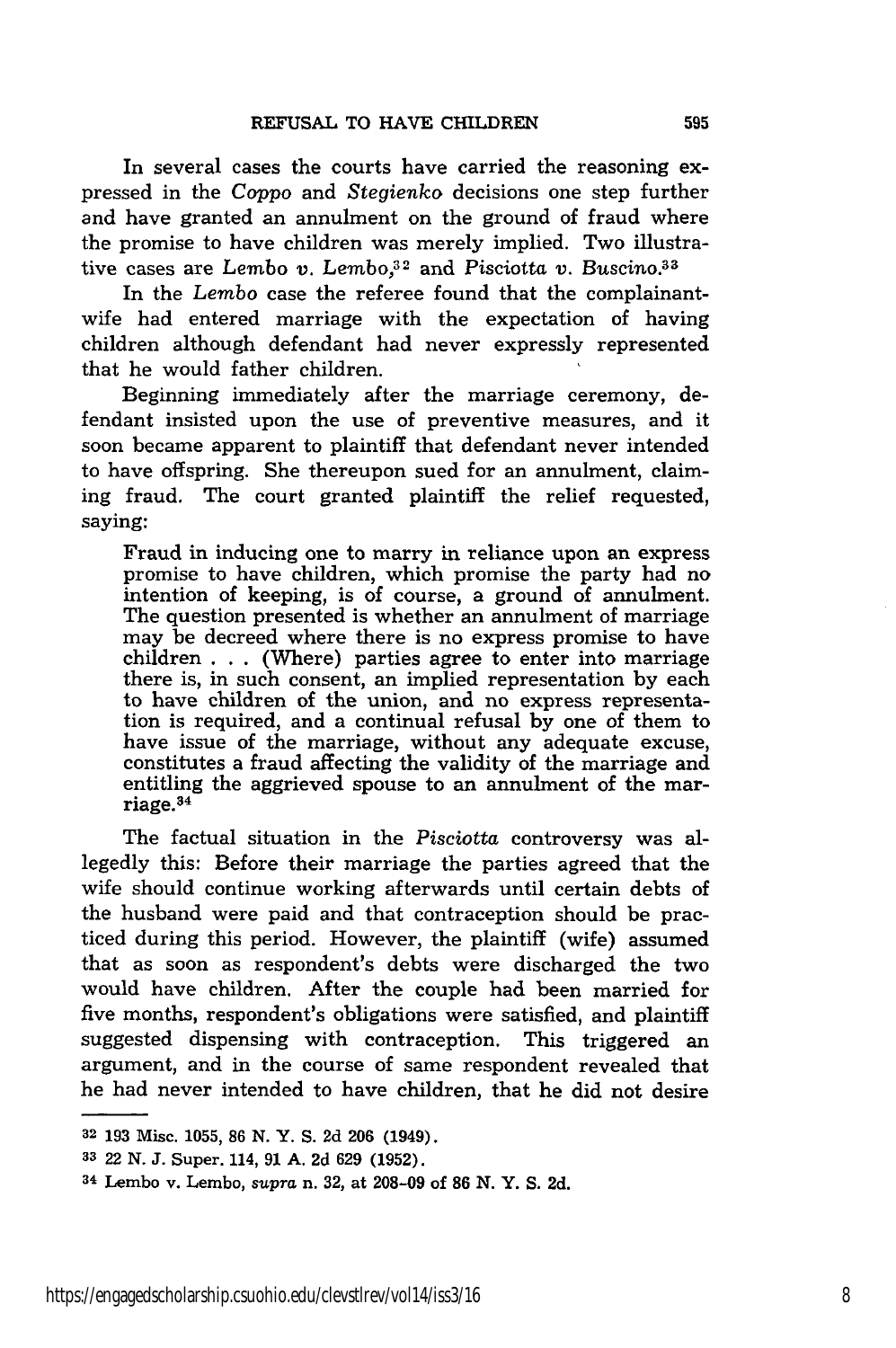any now, and that he wanted plaintiff to continue working indefinitely. On the morning following the dispute, respondent moved out. The Appellate Division of the New Jersey Superior Court disbelieved much of the testimony presented by plaintiff (as did the Chancery Division) and therefore dismissed the suit. But the court declared:

Undoubtedly if a prospective husband or wife prior to the marriage formed a fixed determination never to have children, did not communicate that fact to the intended spouse, and then refused to engage in marital relations without contraception, fraud of the required character would exist **... Where nothing is said prior to the marriage on the sub**ject of children, it is presumed that he or she intends to enter the marriage contract with all the implications, including a willingness to have children. <sup>35</sup>

The doctrine that engaged couples impliedly promise to have children (in the absence of statements to the contrary) seems consistent with the generally accepted rule that a promise to marry implies a promise to have sexual intercourse. $36$  However, the courts have evidenced a propensity to restrict the use of the former doctrine more severely than they have the latter. The courts have effectuated this restriction by invoking the principle of waiver whenever the facts of the particular case have permitted. Among the cases illustrating the courts' employment of the waiver principle are *Gerwitz v. Gerwitz37* and *Schwind v. Schwind.38*

In the former case it appeared that shortly before the parties' marriage they had a conversation concerning children and that defendant (husband) at least impliedly promised to have issue. However, for the first few months after their marriage defendant consistently adopted precautionary measures, and after this practice had continued for six months plaintiff reminded defendant of their pre-marital discussion. The latter replied that he was not yet interested in having children. Three months later plaintiff brought up the subject again, and defendant said that

**<sup>35</sup>**Pisciotta v. Buscino, *supra* n. **33,** at **631** of **91 A.** 2d.

**<sup>36</sup>**The rule implying a promise to have sexual relations is stated as follows at 4 Am. Jur. 2d, Annulment of Marriage § 17 (1962): "An intent on the part of one of the parties existing at the time of the marriage ceremony not to consummate the marriage by sexual intercourse, if persisted in after the marriage, is generally held to justify annulment of the marriage for fraud.

**<sup>37</sup>66 N.** Y. **S. 2d 327** (1945).

**<sup>38 99</sup> N.** Y. **S. 2d 108 (1950).**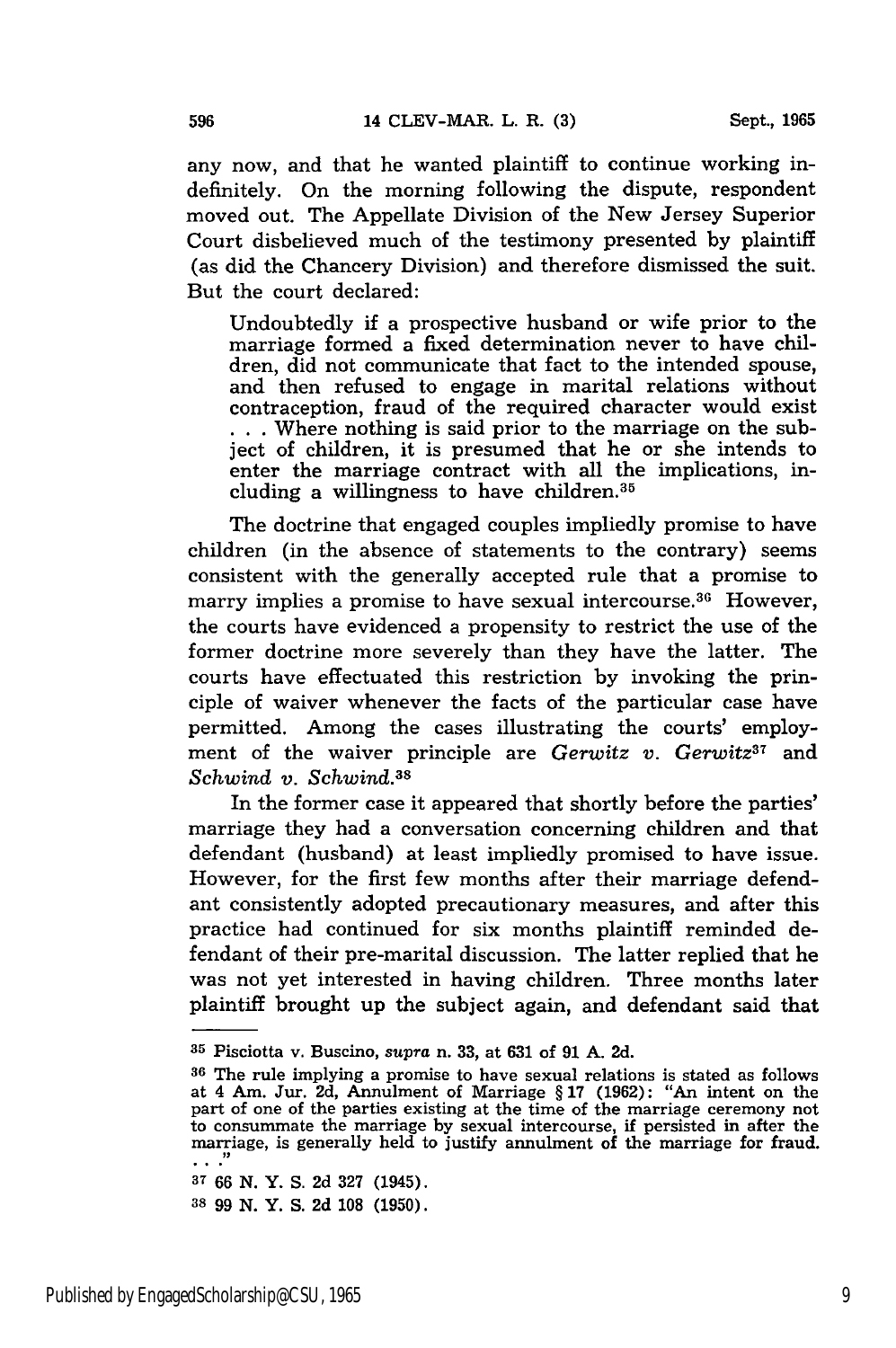he did not want children, since they would annoy him. The matter was again discussed on subsequent occasions, but defendant persisted in the use of contraceptives, and finally-after four years of marriage—plaintiff left her husband and sued for an annulment on the ground of fraud. The court dismissed plaintiff's petition and stated:

Plaintiff admitted she discovered the alleged fraud within six months after the marriage . . . Thereafter she continued to live and cohabit with defendant for three and one half years . . . While lapse of time is alone not conclusive **. . .** in the absence of other circumstances it negatives a claim of fraud. Continued cohabitation with full knowledge of the fraud is a bar.39

Prior to their marriage in 1938 the parties in the *Schwind* case agreed that plaintiff would continue working afterwards until she became pregnant, but there was no understanding that measures would be taken to delay pregnancy. However, after their marriage, defendant persuaded his wife to accept contraception until they could afford to build a home. In 1942 the couple moved into their new home, but shortly thereafter defendant was drafted. He was discharged in 1943 but had difficulty finding employment suitable to him, and this served as an excuse to continue preventive measures. Defendant's employment problem was eventually solved, and in 1950 plaintiff proposed that they raise a family. Defendant replied that he had never intended to have offspring and was not so inclined now. The conversation became heated, and defendant left. Plaintiff initiated an annulment action on the ground of fraud, and the court dismissed the suit, saying:

Nearly twelve years had elapsed since their marriage, and **. . .** she went along . . . acquiescing in the continuous use of contraceptives. Thus she allowed years of their life to slip by without insisting **on. .** . a family. **.** . Had her eagerness for children been as real as she now claims, I do not understand why, in the face of his persistent procrastination, she had to wait for him to put into words what his conduct so loudly proclaimed.<sup>40</sup>

Although the prevailing view is to the contrary, $41$  in at least one state a spouse can obtain a divorce on the ground of deser-

**<sup>39</sup>**Gerwitz v. Gerwitz, *supra* n. **37,** at **330.**

**<sup>40</sup>**Schwind v. Schwind, *supra* n. **38,** at 109-10.

<sup>41 17</sup> Am. Jur., Divorce and Separation §§ 125, **126** (1957).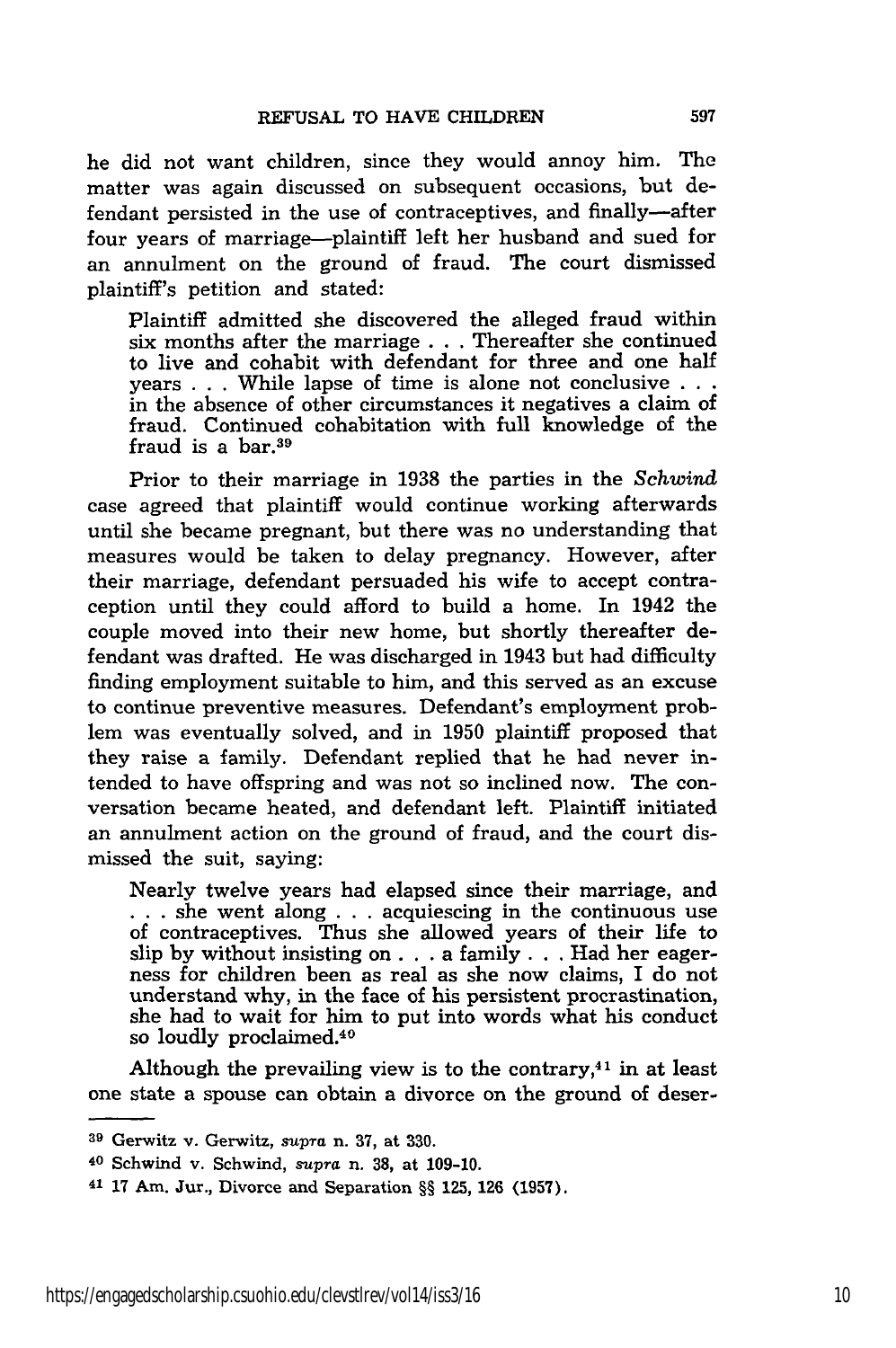**Sept., 1965**

tion if his mate unjustifiably refuses, for the statutory desertion period, to have uncontracepted coitus.<sup>42</sup> This rule represents an extension of the doctrine that a wilful refusal to have any sexual contact constitutes desertion if continued for the statutory period. The latter rule, which is recognized by a substantial minority of jurisdictions, 43 has been justified primarily on the ground that a Platonic marriage cannot accomplish a major purpose of wedlock, namely the procreation of children.<sup>44</sup> Since copulation with contraception is (assuming that the precautions are effective) as incapable of producing offspring as is not copulation at all, it is undoubtedly logical to equate the former with the latter for divorce law purposes.45 This is what the New Jersey Court of Chancery did in *Kreyling v. Kreyling,40* where the facts were these: The parties had sexual relations about twice a week during the three years following the marriage, but defendant (husband) practiced contraception on every occasion. At the end of this period defendant stated for the first time that he did not intend to ever have children. Upon hearing this disclosure, plaintiff moved into a separate bedroom, and the couple lived in a celibate manner for a year and a half. Then defendant moved out. Three months later plaintiff petitioned for a divorce, contending that her husband's act of denying her uncontracepted intercourse for over two years amounted to desertion under the New Jersey statute. The court agreed with plaintiff and granted her a divorce, declaring:

(I) n all of the cases in our State which lay down and follow the rule that unjustified refusal of sexual intercourse for the statutory period is a ground for divorce . . . the decisions rest on the principle that refusal of sexual inter-

**<sup>42</sup>**The state referred to is New Jersey. Kreyling v. Kreyling, 20 **N. J.** Misc. 52, **23** A. 2d **800** (1942).

<sup>43 27</sup>A **C.** J. S., Divorce § 36(3) (1959).

**<sup>44</sup>** This justification was advanced in the leading case of Raymond v. Raymond, 79 A. 430 (N. **J.,** 1909), where a woman divorced a mate who had denied her sexual intercourse throughout their six-year marriage: "The human race was created male and female with the manifest pur-

pose of perpetuating the race. Marriage without sexual intercourse utterly defeats its purpose . . . The controlling purpose of marriage is to enable the sexes to gratify lawfully the natural desire for procreation which has been implanted in them  $\ldots$ 

**<sup>45</sup>**Nevertheless, this writer opposes equating the two, for the reason stated in the last paragraph of this article.

**<sup>46</sup>***Supra* n. 42.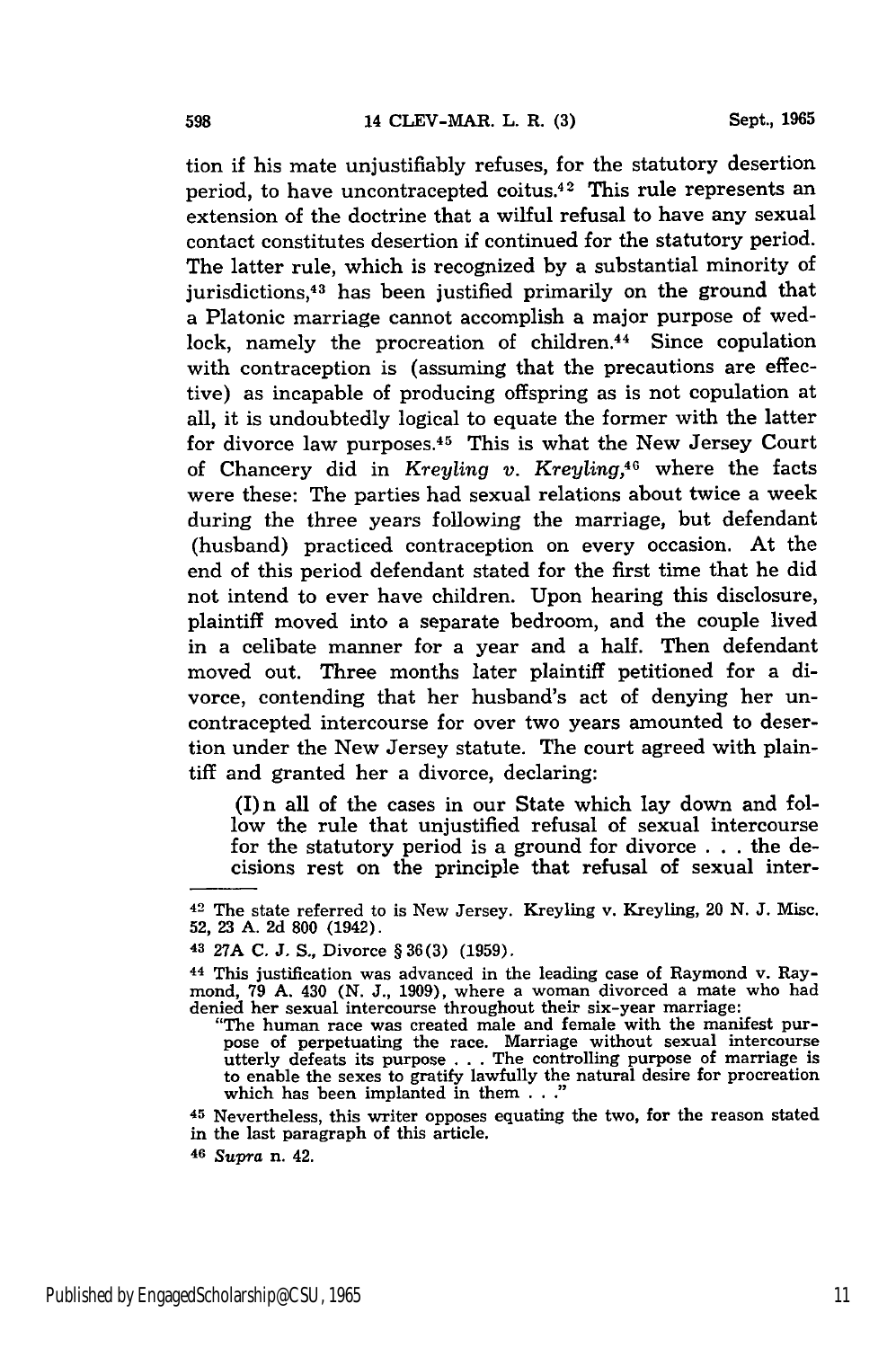course prevents the procreation of children and thereby deprives marriage of **. .** . its most important object **. .** . Certainly the result of the defendant's conduct in the instant case was the same as the result of . . **.** refusal to have any intercourse. **.. 4**

The *Kreyling* doctrine remains the law in New Jersey<sup>48</sup> and may well achieve acceptance in some of the other jurisdictions which treat a wilful refusal to have sexual relations as desertion if continued for the period specified by the desertion act.

Although a few states deem the prolonged and unjustified refusal of coitus to be cruelty justifying a divorce, $49$  there are, to date, no reported decisions granting a complainant a divorce on the ground of cruelty solely because the respondent conditioned coitus upon contraception. It therefore appears that the following quotation is applicable to all American jurisdictions:

The avoidance of procreation of children by one spouse over the objections of the other, or the refusal of one spouse to engage in sexual intercourse unless contraception is practiced does not authorize the granting of a divorce on the ground of cruelty **. . .50**

However, there is good reason to believe that refusal of uncontracepted intercourse will be considered cruelty if coupled with other objectionable acts.<sup>51</sup>

To summarize, in England a spouse no longer can obtain an annulment on the ground of "wilful refusal . . . to consummate the marriage" merely because his mate insists upon the use of contraceptives or the practice of *coitus interruptus.* This ground is not an express cause for annulment or divorce in any American jurisdiction. In England a spouse cannot have his marriage annulled on the ground of fraud because his partner falsely promised—expressly or impliedly—before marriage that the couple would have children afterward; but in most Ameri-

**<sup>47</sup>***Id.,* at 803-04 of 23 A. 2d.

**<sup>48</sup>**The Kreyling rule has been restricted slightly by the subsequent case of Kirk v. Kirk, 39 **N.** J. Super. 341, 120 A. 2d 854 (1956), which held that plaintiff must prove by clear and convincing evidence that he strongly objected to defendant's conduct (the latter's insistence upon the taking of preventive measures) throughout the statutory desertion period. In the Kirk case the petitioner (a wife) was denied a divorce for failing to meet this requirement.

**<sup>49</sup>**17 Am. Jur., Divorce and Separation § **80** (1957).

**<sup>50</sup>** *Id.* at § **81.**

*<sup>51</sup>*4 A. L. R. 2d 227 (1949), and the English case of Cackett v. Cackett, *supra* n. 21.